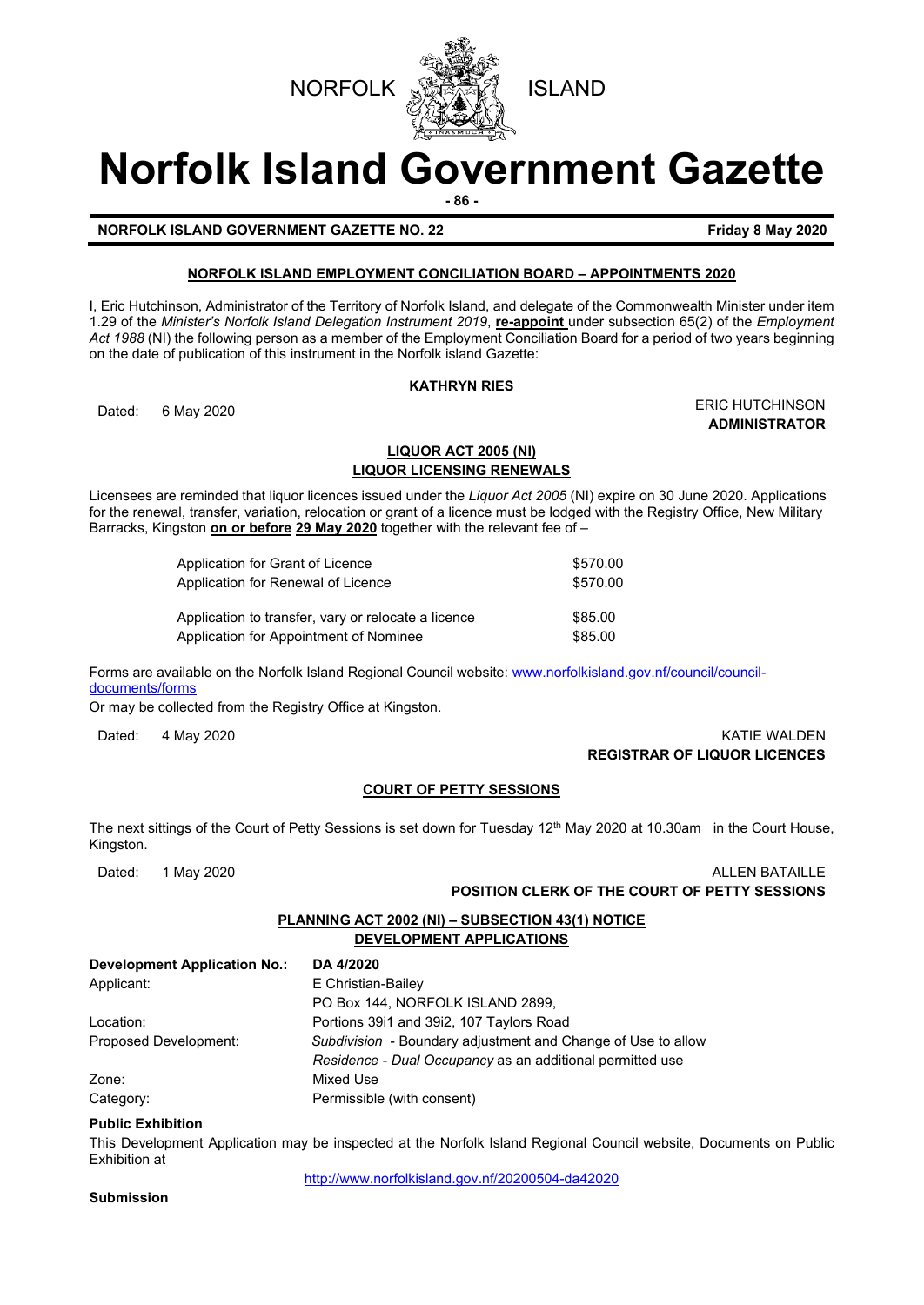#### **NORFOLK ISLAND GOVERNMENT GAZETTE NO. 22 Friday 8 May 2020**

Any person may, during the period between Monday 4 May 2020 and Monday 18 May 2020, make written submissions to the General Manager about this Development Application. All submissions must state the relevant Development Application number. All submissions must be signed by at least one person making the submission. If a submission objects to the proposed development, the grounds for objections must be specified in the submission.

#### **Reviewable decisions**

Decisions made on this Development Application under the *Planning Act 2002 (NI)* are reviewable decisions within the meaning of subsection 78(1) of the Act.

Dated: 29 April 2020 **Dated: 29 April 2020 SENIOR STRATEGIC PLANNER** 

#### **TRAFFIC ACT 2010 (NI) TEMPORARY CLOSURE OF ROAD DISCHARGE OF CONTAINER CARGO BARGE MARSHS ROAD FROM STOCKYARD ROAD TO BAL**

I, Andrew Roach, Chief Executive Officer and General Manager of the Norfolk Island Regional Council, under section 50 of the *Traffic Act 2010* (NI), temporarily **close** that part or parts of the road specified in Part 1 of the Schedule to all vehicular traffic (except any vehicle specified in Part 2 of the Schedule) **from 5.00am to 7.00pm each day from the date of publication in the Gazette until 25 May 2020,** as I am of the opinion it is necessary or desirable to do so for the preservation of public safety during these times and to enable **the discharge of Container Cargo Barge and for heavy haulage trucks to safely operate, as well as loading and unloading the Barge.** Ball Bay will be a restricted worksite for safety management and for Cargo Barge to receive and move vehicles, plant, equipment and materials from Ball Bay's temporary Groyne.

#### **SCHEDULE**

**Part 1** – Partial Road Closure: That part or parts of the roads comprising Marshs Road from Stockyard Road to Ball Bay

- **Part 2** Exempted classes of vehicles
	- (a) Vehicles and plant authorised by the General Manager of the Norfolk Island Regional Council or delegate thereof for delivery of goods or services;
	- (b) Council vehicles and plant involved on official business;
	- (c) Police, ambulance, fire services and emergency vehicles on official business;
	- (d) Vehicles authorised by OIC Police or delegate thereof;
	- (e) Fuel and Gas supply vehicles

## Dated: 28 April 2020 ANDREW ROACH **CHIEF EXECUTIVE OFFICER**

#### **DISASTER AND EMERGENCY MANAGEMENT ACT 2001 (NI) DECLARATION OF STATE OF DISASTER OR EMERGENCY**

#### **Section 9: Disaster and Emergency Management Act 2001 (NI)**

I, Eric Hutchinson, Administrator of Norfolk Island, acting on the advice of the EMNIC Chair, hereby declare that at 16:15 Hrs on this 16<sup>th</sup> day of the month of March in the year 2020.

A state of **EMERGENCY** exists, in respect of so much of the Territory of Norfolk Island as is in my opinion, is affected or likely to be affected by the Emergency.

That area being The Whole of the Territory of Norfolk Island.

This Declaration remains in force for a period of 72 hours and will expire on 18<sup>th</sup> March at 16:15 Hrs.

Dated: 16 March 2020 **ERIC HUTCHINSON** 

**ADMINISTRATOR**

#### **EXTENSION RENEWAL OF DECLARATION**

This declaration has been extended upon recommendation by the EMNIC Chair on for a period of 28 days. And will expire on 15<sup>th</sup> April 2020 at 16:15 Hrs.

Dated: 16 March 2020 **ERIC HUTCHINSON ADMINISTRATOR**

### **DISASTER AND EMERGENCY MANAGEMENT ACT 2001 (NI) EXTENSION OF DECLARATION OF STATE OF EMERGENCY**

I Eric Hutchinson, Administrator of Norfolk Island and delegate of the Minister under Section 5 of, and item 1.27 of the Schedule to, the *Minister's Norfolk Island Delegation Instrument 2019*:

**PURSUANT** to Section 9 of the *Disaster and Emergency Management Act 2001* (NI) [the Act] and acting on the advice of the Controller;